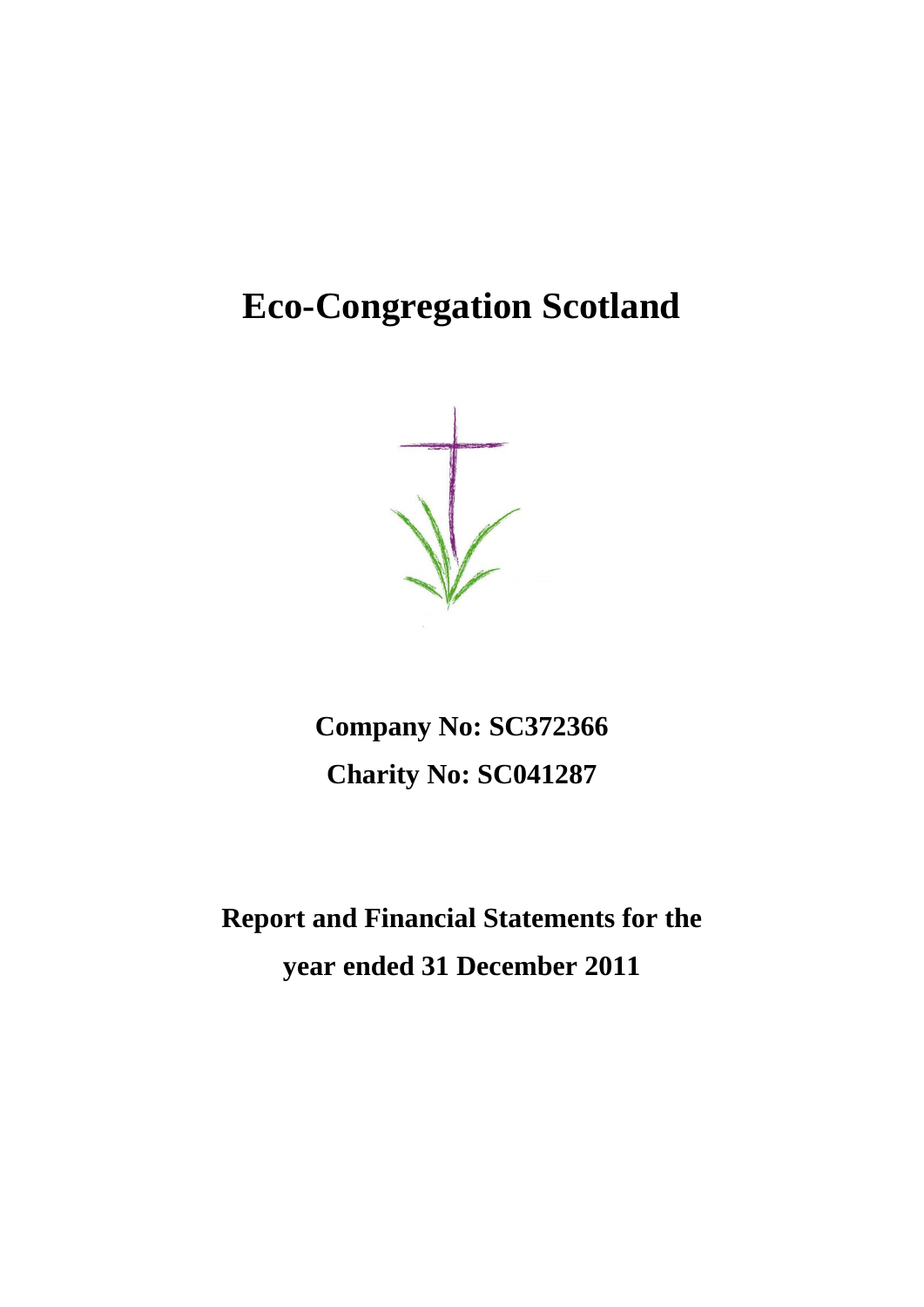## **Eco-Congregation Scotland**

## **Report and Financial Statements for the year ended 31 December 2011**

| Page           | <b>Contents</b>                                                                            |
|----------------|--------------------------------------------------------------------------------------------|
| 2              | <b>Contents Page</b>                                                                       |
| 3              | Reference and Administrative Information                                                   |
| $\overline{4}$ | <b>Structure, Governance and Management</b><br>Objectives and Activities                   |
| 5              | <b>Achievements and Performance</b><br><b>Financial Review</b><br><b>Reserves Policy</b>   |
| 6              | <b>Statement of Directors' Responsibilities</b><br>Approval                                |
| 7              | Independent Examiner's Report to the Trustees                                              |
| 8              | <b>Statement of Financial Activities</b><br>(Incorporating an Income & Expenditure Account |
| 9              | <b>Balance Sheet</b>                                                                       |
| 10             | <b>Accounting Policies</b>                                                                 |
| $11 - 14$      | Notes to the Financial Statements                                                          |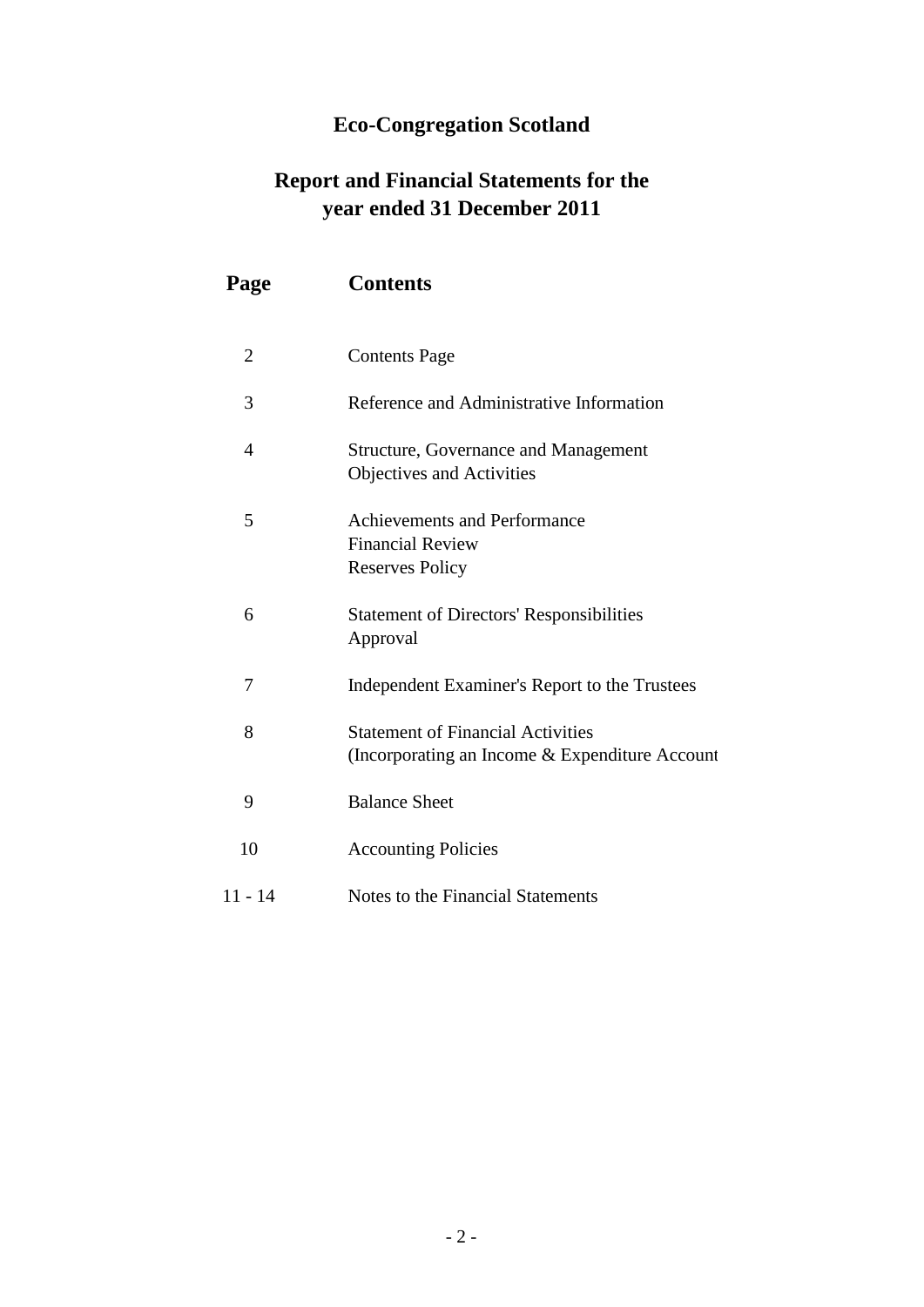## **Reference and Administrative Information**

Eco-Congregation Scotland is a company limited by guarantee with no share capital. The company is governed by its Memorandum and Articles of Association and was incorporated on 4th February 2010.

| Company Name:                       | Eco-Congregation Scotland |
|-------------------------------------|---------------------------|
| Company Registration Number         | SC372366                  |
| <b>Charity Registration Number:</b> | SC041287                  |
| <b>Registered Address</b>           | 121 George Street         |
|                                     | Edinburgh                 |
|                                     | EH <sub>2</sub> 4YN       |

## **Directors**

The following Directors served during the year or in the subsequent period up to the date of signing of this 1

| <b>Current Directors</b> |                           |  |
|--------------------------|---------------------------|--|
| <b>Rev Ewan Aitken</b>   |                           |  |
| Stephen Alexander        |                           |  |
| Philippa Bonella         | appointed 1 February 2012 |  |
| <b>Alison Boyes</b>      |                           |  |
| John Butterfield         |                           |  |
| Alan Kennedy             | appointed 5 March 2011    |  |
| Alan Werritty            |                           |  |
| Sheena Wurthmann         |                           |  |
|                          |                           |  |

## **Other Directors who served**

David Finlay **appointed 5 March 2011** resigned 1 February 2012

## **Principal Office-bearers**

| Chairman and Convener | Rev Ewan Aitken |
|-----------------------|-----------------|
| Secretary             | Adrian Shaw     |
| Treasurer             | Alan Kennedy    |

## **Independent Examiner**

| Sarah Hollis, CA          |                                         |
|---------------------------|-----------------------------------------|
| Hollis Accounting Limited | 3 Melville Crescent, Edinburgh, EH3 7HW |

## **Bankers**

| <b>Triodos Bank</b> | Brunel House, 11 The Promenade, Bristol, BS8 3NN |
|---------------------|--------------------------------------------------|
|                     | 32 Annandale Street Lane, Edinburgh, EH7 4LS     |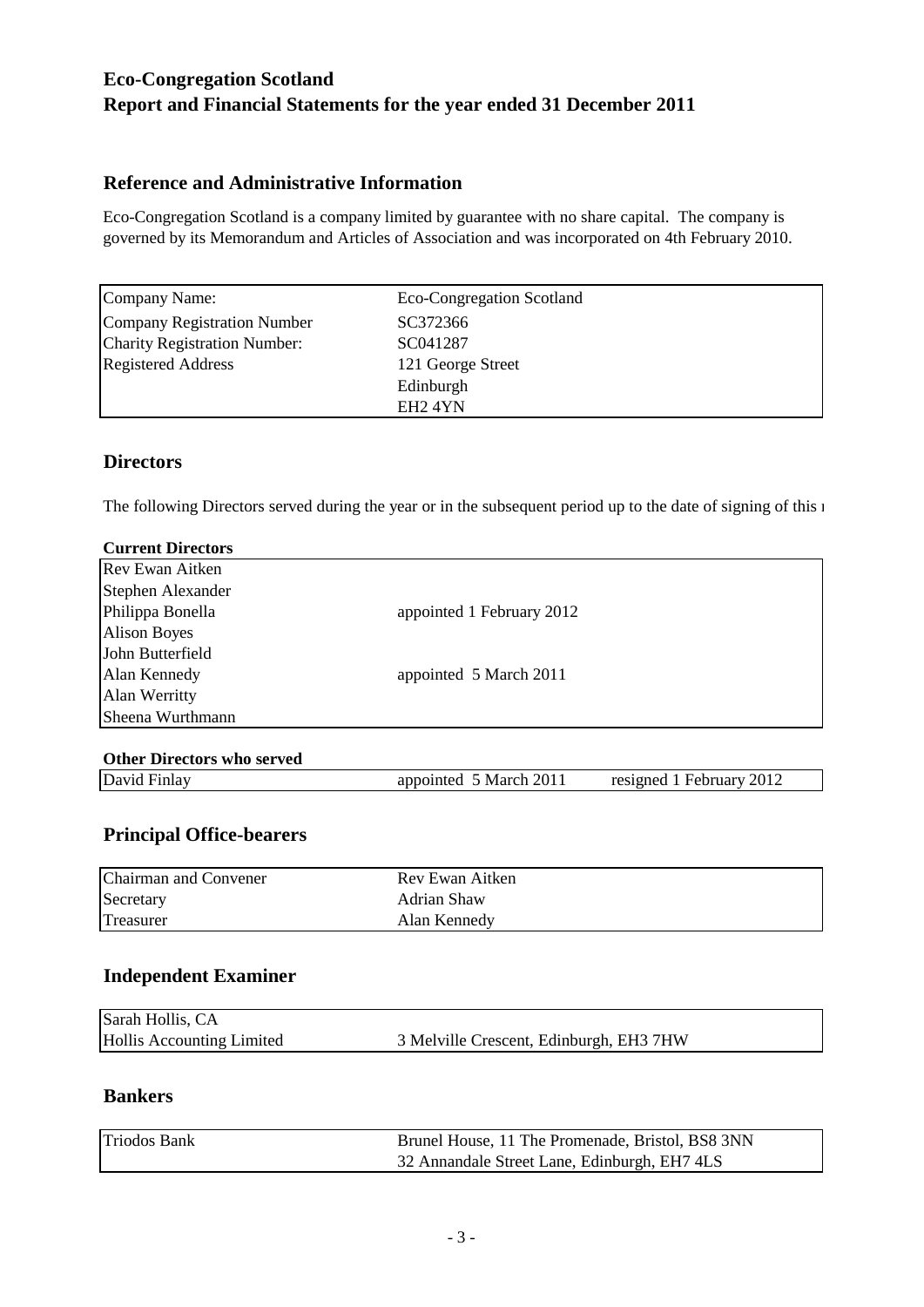The Directors present their annual report and financial statements for the period ended 31 December 2011. The Directors have adopted the provisions of the Statement of Recommended Practice (SORP) "Accounting and Reporting by Charities" (revised 2005) and the Companies Act 2006 in preparing the Annual Report and Financial Statements of the Company.

#### **Structure, Governance and Management**

#### **Incorporation and Governing Document**

The Company was incorporated on 4th February 2010 and is limited by guarantee. The Company is constituted by its Memorandum and Articles of Association and is recognised as a Charity for tax purposes.

#### **Organisational Structure**

The structure of the Company consists of the Members and the Directors. Members who have been nominated by church congregations or church-related organisations ("Partner Members") have voting rights and, in particular, they elect people to serve as Directors and take decisions in relation to changes to the Articles of Association. The Directors generally control and supervise the activities of the Company and are responsible for monitoring its financial position.

#### **Recruitment and Appointment of Directors**

Partner Members elect the Directors at each Annual General Meeting. Directors may appoint individuals to be Directors at other times. The maximum number of Directors is twelve. Any Director appointed since the previous AGM and one third of the other Directors retire each year. They may stand for re-election at the AGM but can only serve for a maximum of six years continuously. Employees of the Company may not be Directors. The Company is encouraging Partner Members to volunteer to be Directors bringing with them their varied experience and expertise.

#### **Objectives and Activities**

The company's objects are:

- (a) The advancement of environmental protection or improvement through a structured programme for congregations of self audit and practical activities to protect the environment;
- (b) The advancement of education through raising awareness and understanding of environmental issues and their relationship to faith and community;
- (c) The advancement of religion through publication of materials and practical environmental action showing how care for creation and Christian faith and understanding can promote environmental protection;
- (d) The advancement of citizenship or community development through encouraging participating congregations to support each other and local communities in developing environmental awareness and action; and
- (e) The promotion of religious or racial harmony through a demonstration that care for creation is an essential part of all faiths and by working with other faiths to promote this understanding.

The company was established on 4th February 2010 and subsequently registered as a charity with the Office of the Scottish Charity Regulator. The new charity builds on the work of the previous unincorporated association Eco-Congregation Scotland which was founded in 2001.

A board of directors was appointed in March 2010 from people previously involved in the steering group of the association. These directors served until a new board was elected by the members at the AGM in March 2011.

The company subsequently secured funding from the Scottish Government to develop a business plan and appoint a manager. Gordon Hudson was appointed as manager on 13th December 2010.

The previous two year business plan had largely been achieved during 2011 so a new business plan was developed and submitted to the Scottish Government for funding. The results of this will be known early in 2012.

In meeting the previous business plan the company:

- **-** ensured that all participating congregations measure and seek to reduce their carbon footprints,
- **-** encouraged all eco-congregations to actively participate in the Scottish Government public engagement strategy on climate change,
- **-** grew membership and the number of participating congregations to 274 congregations with a continuing target of 400,
- grew income from church denominations and related church funds, and
- **-** generated an income stream from congregations.

The number of local networks of eco-congregation churches expanded from 11 to 12 during the year (with the addition of Angus). These groups meet together for support, information exchange and to work on joint projects. Most groups meet between three and six times per year.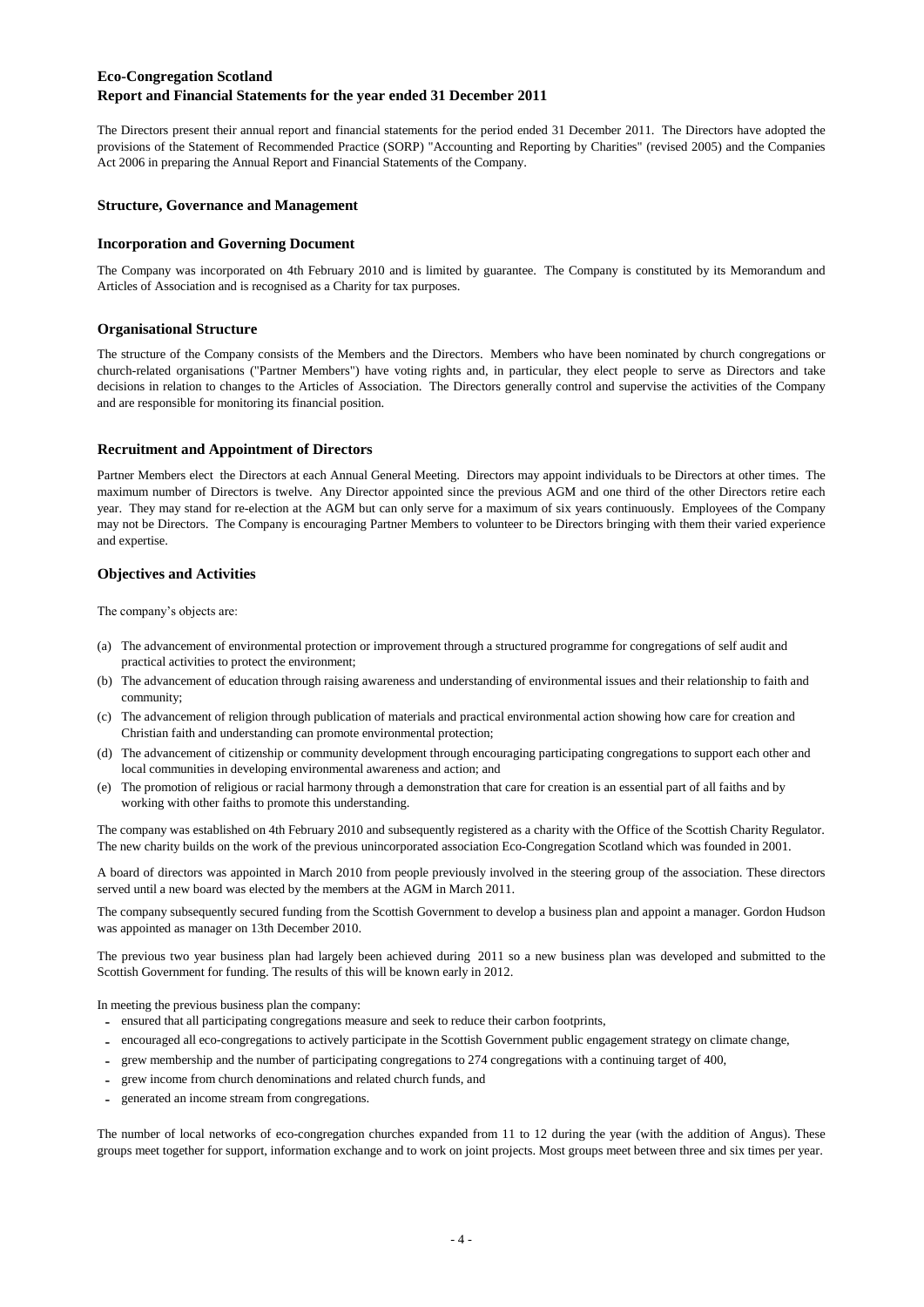#### **Achievements and Performance**

The fourth Eco-Congregation Scotland Annual Gathering took place in Stirling on 5th March 2011. Over 100 delegates met to celebrate the tenth anniversary of eco-congregation movement in Scotland. The meeting also offered the opportunity to consider the continuing challenges posed by climate change: both practical and spiritual through workshops, addresses from knowledgeable speakers and informal information sharing. This included a workshop from Eco-Congregation in Hungary, one of several international links which were developed during the year. The annual gathering will continue to be an annual event.

A conference on solar panels in churches was held in October. This was a joint event with the Church of Scotland and had over 100 attendees. Expert speakers and representatives of Historic Scotland and Selkirk Parish Church (who have installed solar panels) led discussions on planning, economic and technical issues.

During the year partnerships were formed with Christian Aid and SCIAF to help deliver their climate change work in Scotland. The work with Christian Aid has included running road shows in Perth and Inverness with further road shows to follow during 2012. We are working with SCIAF (Scottish Catholic International Aid Fund) to adapt our materials for use in a Roman Catholic setting and increase the number of Catholic parishes taking part in the programme.

One of the priorities set by the directors has been to ensure that all work addresses ten key behaviours in the areas of home energy, transport, food and consumption. These were identified in the Scottish Government's review of the Climate Challenge Fund as areas where change needs to take place if Scotland is to reach its ambitious carbon reduction targets.

The numbers of registered eco-congregations and award holders at the beginning and end of this accounting period were as follows.

| Date                                   | 31/12/2010 | 31/12/2011 |
|----------------------------------------|------------|------------|
| Number of registered eco-congregations | 262        | $274*$     |
| 1st Awards                             | 89         | 91         |
| $2nd$ Awards                           | 20         | 22         |
| 3 <sup>rd</sup> Awards                 | 3          |            |
| <b>Members</b>                         | 19         | 98         |
| <b>Local Networks</b>                  | 11         | 12         |

\*After 12 removals due to congregational mergers and linkages.

This represents an increase of 4.5% in participating congregations and 2% in award holders. Currently only 33% of registered congregations have progressed to the first award. One of the challenges continues to be to increase this number.

The number of congregations with representatives approved for membership by the board was 98 by the year end. There is currently no membership fee, but all participating congregations have been invited to contribute £100 a year to help defray the costs of the programme. A membership fee structure will be proposed to the 2012 AGM.

A new web site was established in May at www.ecocongregationscotland.org. The number of visitors to the web site and blog between May and December 2011 was:

|             | Page<br><b>Views</b> | Unique<br>Visitors |
|-------------|----------------------|--------------------|
| Web Site    | 16,239               | 2,877              |
| <b>Blog</b> | 2,087                | 869                |

Publicity material is now mainly distributed electronically to reduce costs and environmental impact with newsletters being distributed by emails containing a link to download the document.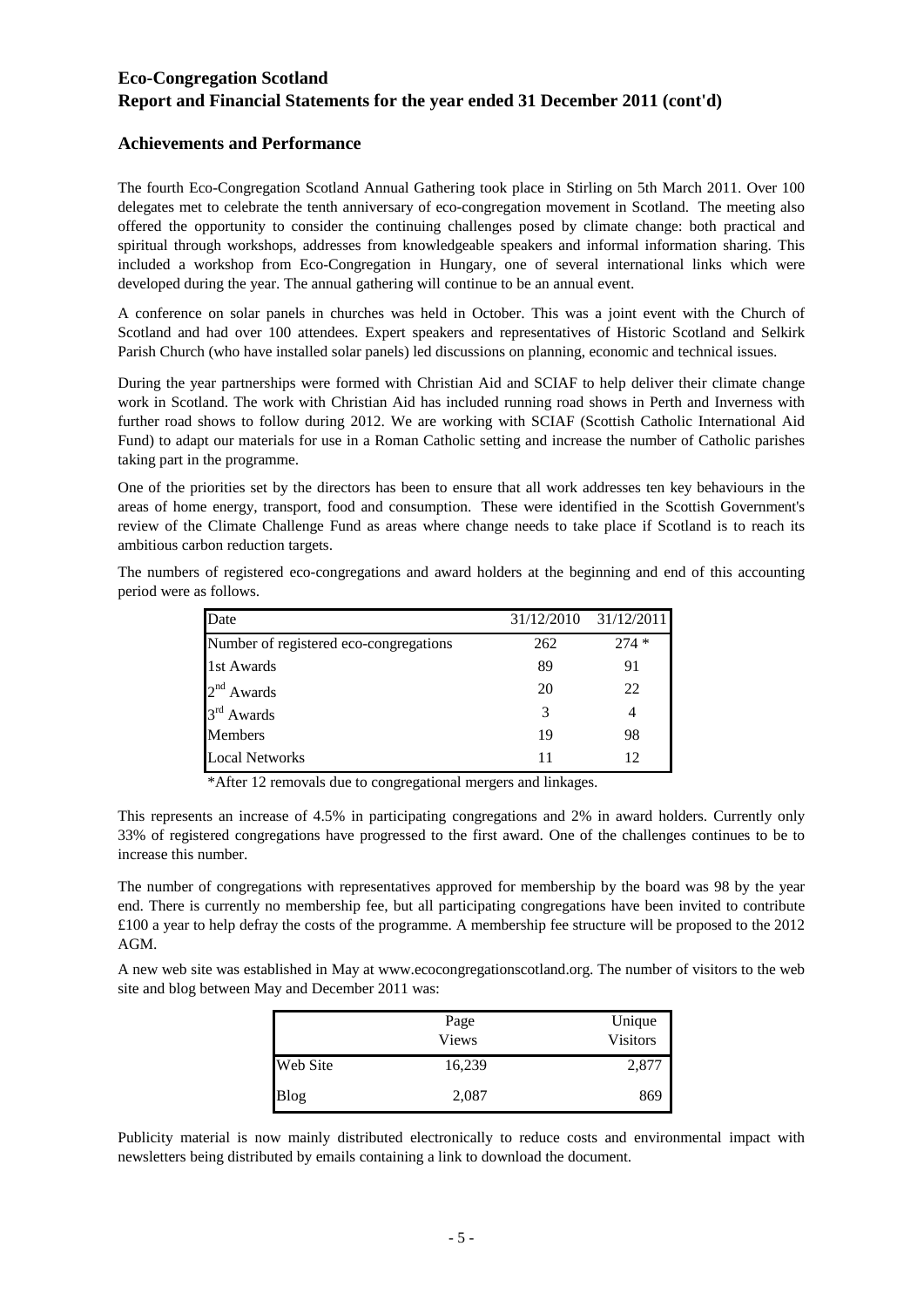#### **Financial Review**

#### **Unrestricted Funds**

The Company's operations continue to be financially supported to a substantial degree by donations from sponsoring organisations including donated services and a modest net surplus was achieved in the year. The business development project is considering ways to reduce the Company's dependence on these organisations.

During the year, the Company received donations from partnership organisations of £5,000 from Christian Aid (2010 : nil) and £1,000 from the Scottish Catholic International Aid Fund (2010: £2,000). A grant of £500 was received from the Margaret Hayman Charitable Trust Fund.

The Company also continues to benefit from the services of unpaid volunteers. The value to the Company of their time cannot be quantified but it is greatly appreciated.

#### **Restricted Funds**

Business Development Fund - The business development project was initiated with the appointment of a dedicated manager on 13 December 2010. The Scottish Government is providing grant funding for this work until the end of March 2012 as described in note 12. It is therefore to be expected that the fund's income and expenditure is broadly in balance. Discussions have commenced regarding extending the period of funding and perhaps also its scope.

Module Fund - The ongoing redevelopment of modules for the use of member congregations is a key aspect of the work of the Company which is grateful to the Scottish Episcopal Church for providing a grant specifically for that work.

#### **Reserves Policy**

The Company has not yet established a reserves policy. This will be addressed by the Directors in 2012 following discussions with the Scottish Government with regard to it extending grant funding,

#### **Statement of Directors' Responsibilities**

The Directors (who are also the Trustees of the Charity) are responsible for preparing the Annual Report and the Financial Statements in accordance with applicable law and United Kingdom Accounting Standards (United Kingdom Generally Accepted Accounting Practice).

Company and charity law requires the Directors to prepare financial statements for each financial year, which give a true and fair view of the state of affairs of the charitable company and of the incoming resources and application of resources, including the income and expenditure, of the charitable company for the year. In preparing these financial statements, the Directors are required to:

- select suitable accounting policies and then apply them consistently;
- observe the methods and principles in the Charities SORP;
- make judgements and estimates that are reasonable and prudent;
- state whether applicable UK Accounting Standards have been followed, subject to any material departures disclosed and explained in the financial statements; and
- prepare the financial statements on the going concern basis unless it is inappropriate to presume that the charitable company will continue in operation.

The Directors are responsible for keeping proper accounting records that disclose with reasonable accuracy at any time the financial position of the charitable company and enable them to ensure that the financial statements comply with the Companies Act 2006, the Charities and Trustee Investment (Scotland) Act 2005 and the Charities Accounts (Scotland) Regulations 2006 (as amended). They are also responsible for safeguarding the assets of the charitable company and hence for taking reasonable steps for the prevention and detection of fraud and other irregularities.

The Directors are responsible for the maintenance and integrity of the corporate and financial information included on the charitable company's website. Legislation in the United Kingdom governing the preparation and dissemination of financial statements may differ from legislation in other jurisdictions.

The Directors' Report has been prepared in accordance with the special provisions of Part 15 of the Companies Act 2006 relating to small companies.

#### Approval

This report was approved by the Board of Directors and Trustees on 29th February 2012 and signed on its behalf by:



Chair

Manh IL

Date: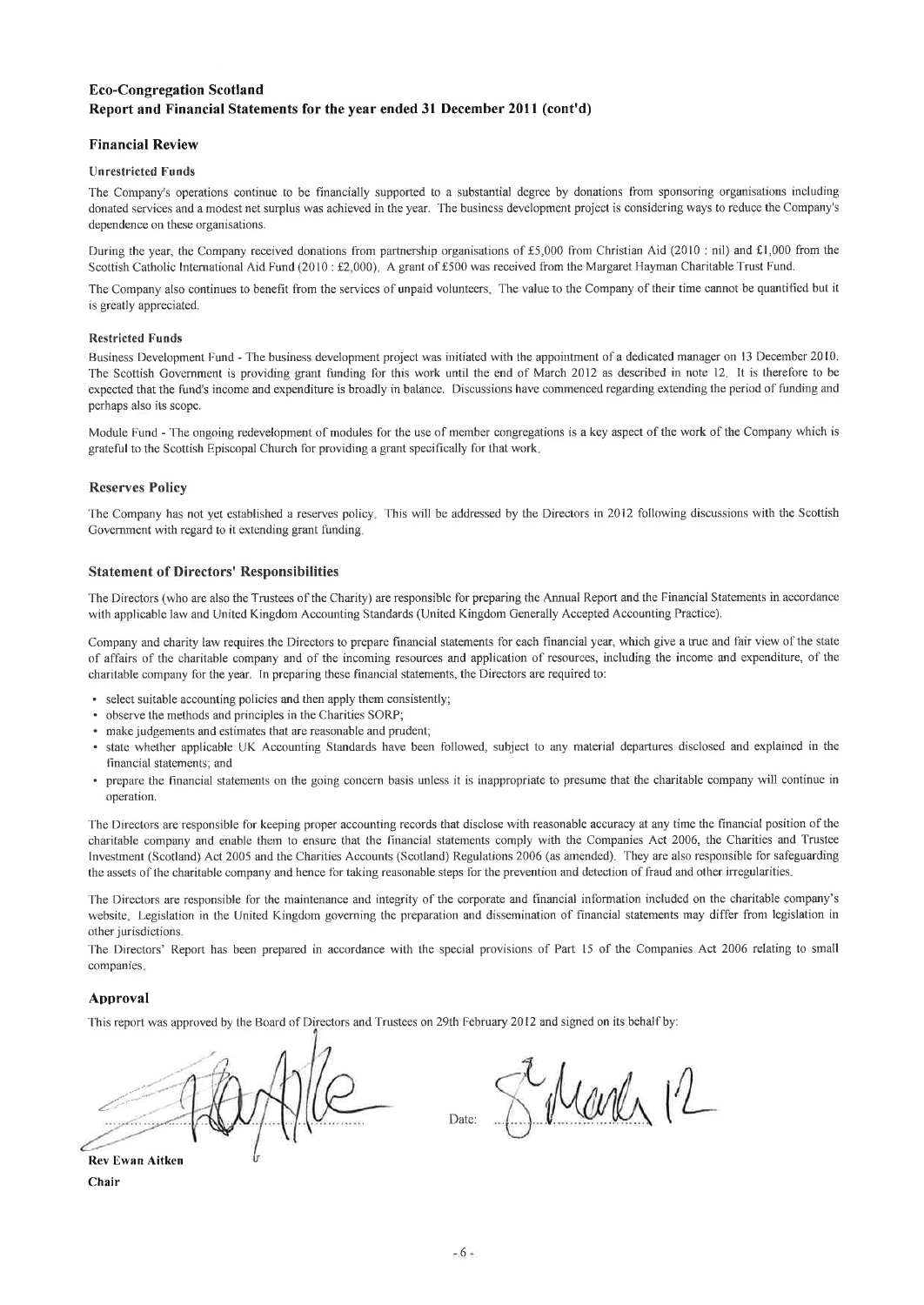## **Independent Examiner's Report to the Trustees**

I report on the accounts of the charity for the period ended 31 December 2011 which are set out on pages 8 to 14.

#### Respective responsibilities of trustees and examiner

The Charity's Trustees (who are also the Directors of the Company for the purposes of company law) are responsible for the preparation of the accounts in accordance with the terms of the Charities & Trustee Investment (Scotland) Act 2005 and the Charities Accounts (Scotland) Regulations 2006 (as amended). The Charity's Trustees consider that the audit requirement of Regulation  $10(1)$  (a) to (c) of the Accounts Regulations does not apply. It is my responsibility to examine the accounts as required under section  $44(1)$ (c) of the Act and to state whether particular matters have come to my attention.

#### Basis of independent examiner's statement

My examination was carried out in accordance with Regulation 11 of the Charities Accounts (Scotland) Regulations 2006 (as amended). An examination includes a review of the accounting records kept by the Charity and a comparison of the accounts presented with those records. It also includes consideration of any unusual items or disclosures in the accounts, and seeking explanations from you as Trustees concerning any such matters. The procedures undertaken do not provide all the evidence that would be required in an audit, and consequently I do not express an audit opinion on the view given by the accounts.

#### Independent examiner's statement

In the course of my examination, no matter has come to my attention :

- 1. which gives me reasonable cause to believe that in any material respect the requirements :
	- to keep accounting records in accordance with Section 44 (1)(a) of The Charities and Trustee Investment (Scotland) Act 2005 and Regulation 4 of the 2006 Accounts Regulations; and
	- to prepare accounts which accord with the accounting records and comply with Regulation 8 of the Charities Accounts (Scotland) Regulations 2006 (as amended)

have not been met; or

 $2.$ to which, in my opinion, attention should be drawn in order to enable a proper understanding of the accounts to be reached.

Examiner:

fance Hellis

Date:  $\sqrt{3}/3/2$ 

Sarah Hollis, CA Hollis Accounting Limited 3 Melville Crescent, Edinburgh, EH3 7HW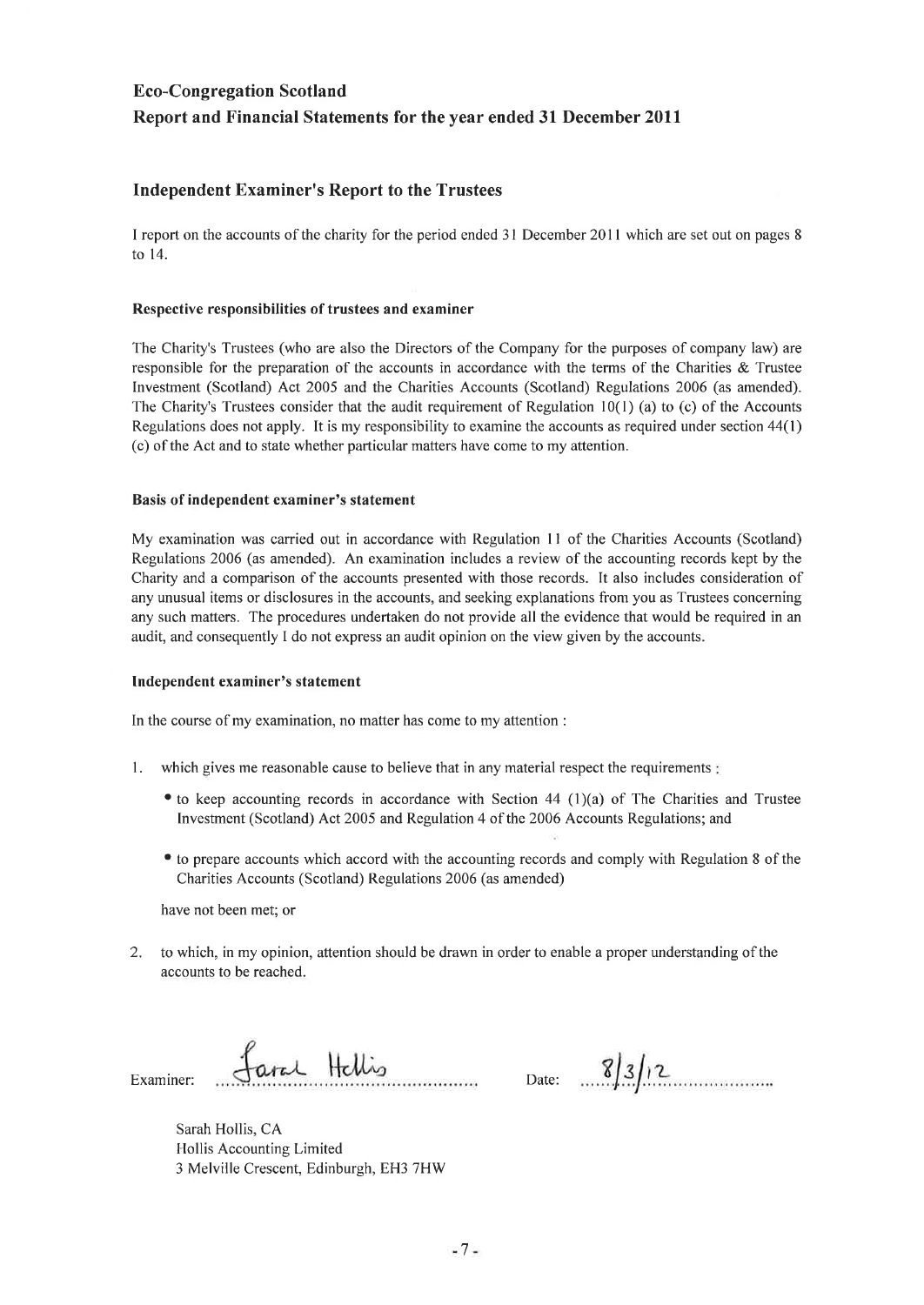| <b>Statement of Financial Activities</b>                                    |                  | Unrestricte<br><b>Funds</b><br>2011 | <b>Restricted</b><br><b>Funds</b><br>2011 | <b>Total</b><br>2011 | <b>Total</b><br>2010 |
|-----------------------------------------------------------------------------|------------------|-------------------------------------|-------------------------------------------|----------------------|----------------------|
|                                                                             |                  | $\pmb{\mathfrak{L}}$                | £                                         | £                    | $\pmb{\mathfrak{L}}$ |
| <b>Incoming Resources</b>                                                   |                  |                                     |                                           |                      |                      |
| Incoming resources from generated funds                                     |                  |                                     |                                           |                      |                      |
| Voluntary income                                                            | 1                | 44,216                              | 42,325                                    | 86,541               | 43,420               |
| Activities for generating funds                                             | 1                |                                     |                                           |                      |                      |
| Investment income                                                           | 1                | 5                                   |                                           | 5                    | $\overline{2}$       |
| Incoming resources from charitable activities                               |                  |                                     |                                           |                      |                      |
| Other incoming resources                                                    |                  |                                     |                                           |                      |                      |
| <b>Total Incoming Resources</b>                                             |                  | 44,221                              | 42,325                                    | 86,546               | 43,423               |
| <b>Resources Expended</b>                                                   |                  |                                     |                                           |                      |                      |
| <b>Costs of generating funds</b>                                            |                  |                                     |                                           |                      |                      |
| Costs of generating voluntary income                                        | 2 & 3            | 7,200                               | 28,520                                    | 35,720               | 8,310                |
| Fundraising trading costs                                                   | $\boldsymbol{2}$ |                                     |                                           |                      |                      |
| Investment management costs                                                 | $\mathbf{2}$     | 28                                  |                                           | 28                   | 40                   |
| <b>Charitable activities</b>                                                | 2 & 3            | 35,179                              | 10,580                                    | 45,759               | 28,827               |
| <b>Governance costs</b>                                                     | $\boldsymbol{2}$ | 783                                 | 70                                        | 853                  | 515                  |
| Other resources expended                                                    | $\boldsymbol{2}$ | 100                                 |                                           | 100                  |                      |
| <b>Total Resources Expended</b>                                             |                  | 43,290                              | 39,170                                    | 82,461               | 37,691               |
| Net incoming/outgoing resources before<br>transfers                         |                  | 931                                 | 3,154                                     | 4,085                | 5,731                |
| <b>Transfers between funds</b>                                              | 11               |                                     |                                           |                      |                      |
| Net incoming/outgoing resources before other<br>recognised gains and losses |                  | 931                                 | 3,154                                     | 4,085                | 5,731                |
| Gain/Loss on revaluation of investments                                     |                  |                                     |                                           |                      |                      |
| Net movement in funds                                                       |                  | 931                                 | 3,154                                     | 4,085                | 5,731                |
| <b>Total funds brought forward</b>                                          | 11               | 5,731                               |                                           | 5,731                |                      |
| <b>Total funds carried forward</b>                                          | 11               | 6,662                               | 3,154                                     | 9,816                | 5,731                |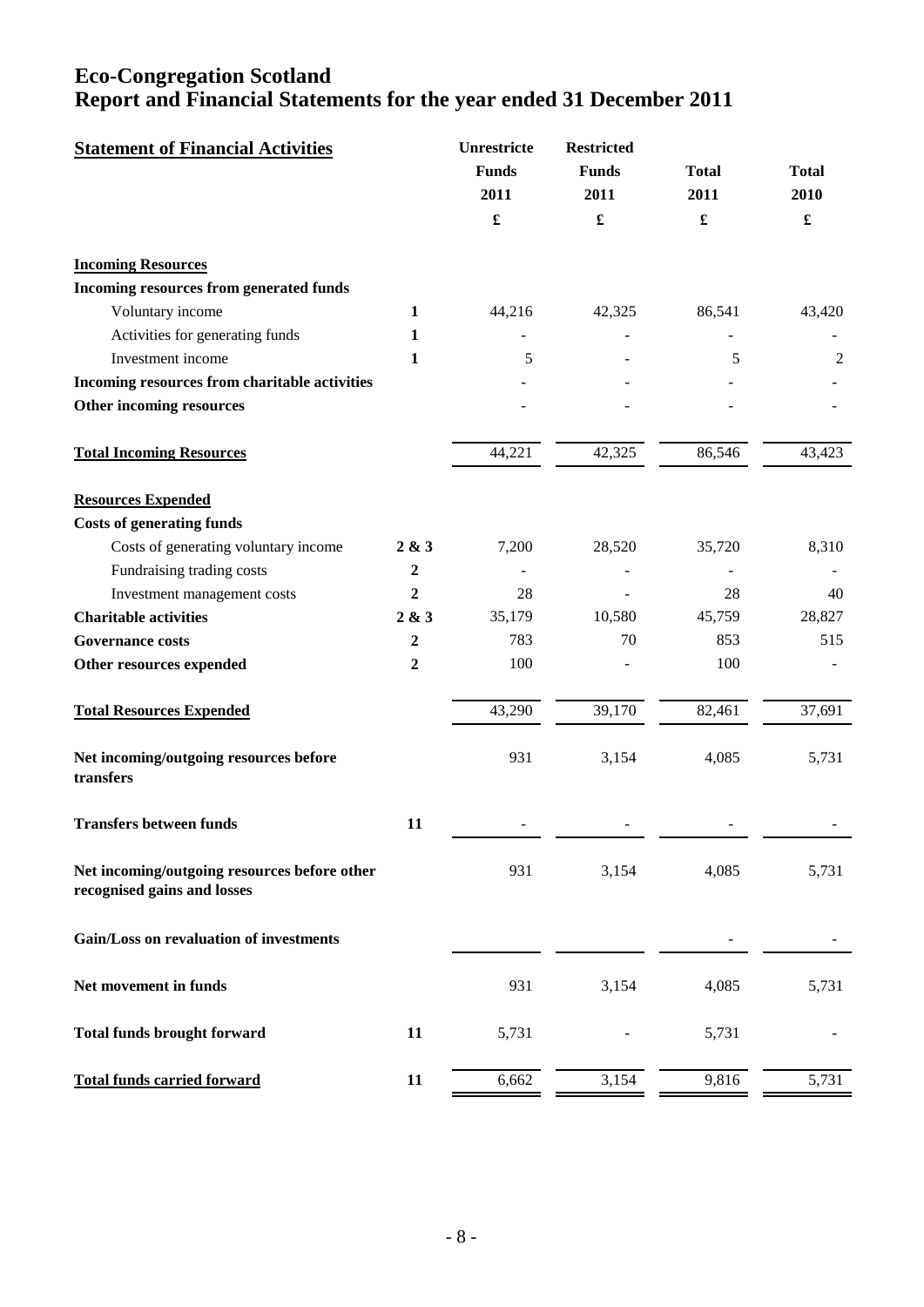## **Balance Sheet**

| At 31 December                  |                  |       | 2011  |       | 2010                |  |
|---------------------------------|------------------|-------|-------|-------|---------------------|--|
|                                 |                  | £     | £     | £     | $\pmb{\pmb{\cdot}}$ |  |
|                                 |                  |       |       |       |                     |  |
|                                 | <b>Note</b>      |       |       |       |                     |  |
| <b>Fixed Assets</b>             |                  |       |       |       |                     |  |
| Tangible Fixed assets           | 6                | 1,278 |       |       |                     |  |
| Investments                     | $\overline{7}$   | nil   |       | nil   |                     |  |
|                                 |                  |       | 1,278 |       |                     |  |
| <b>Current Assets</b>           |                  |       |       |       |                     |  |
| <b>Debtors</b>                  | $\bf{8}$         | 6,606 |       | 2,280 |                     |  |
| Bank and cash                   |                  | 3,220 |       | 5,406 |                     |  |
|                                 |                  | 9,825 |       | 7,686 |                     |  |
| <b>Creditors</b>                |                  |       |       |       |                     |  |
| Accruals                        | 9                | 1,287 |       | 1,954 |                     |  |
| Loans                           | $\boldsymbol{9}$ |       |       |       |                     |  |
|                                 |                  | 1,287 |       | 1,954 |                     |  |
| <b>Net Current Assets</b>       |                  |       | 8,538 |       | 5,731               |  |
| <b>Net Assets</b>               |                  |       | 9,816 |       | 5,731               |  |
|                                 |                  |       |       |       |                     |  |
| <b>Unrestricted Funds</b>       | 11               |       |       |       |                     |  |
| General funds (excl designated) |                  | 6,662 |       | 5,731 |                     |  |
| Designated funds                |                  |       |       | ۰     |                     |  |
|                                 |                  |       | 6,662 |       | 5,731               |  |
| <b>Restricted Funds</b>         | 11               |       | 3,154 |       |                     |  |
|                                 |                  |       |       |       |                     |  |
| <b>Total Funds</b>              | 11               |       | 9,816 |       | 5,731               |  |

For the period ended 31 December 2011 the company was entitled to exemption from audit under section 477 of the Companies Act 2006 relating to small companies and its members have not required the company to obtain an audit of its financial statements for the period in question in accordance with section 476.

The directors acknowledge their responsibilities for complying with the requirements of the Act with respect to accounting records and the preparation of accounts.

The financial statements have been prepared in accordance with the provisions applicable to companies subject to the small companies' regime.

The financial statements were approved by the Directors and authorised for issue on 29th February 2012 and signed on their behalf by:

. . . . . . . . . . . . . . . . . .

Rev Ewan Aitken

Chair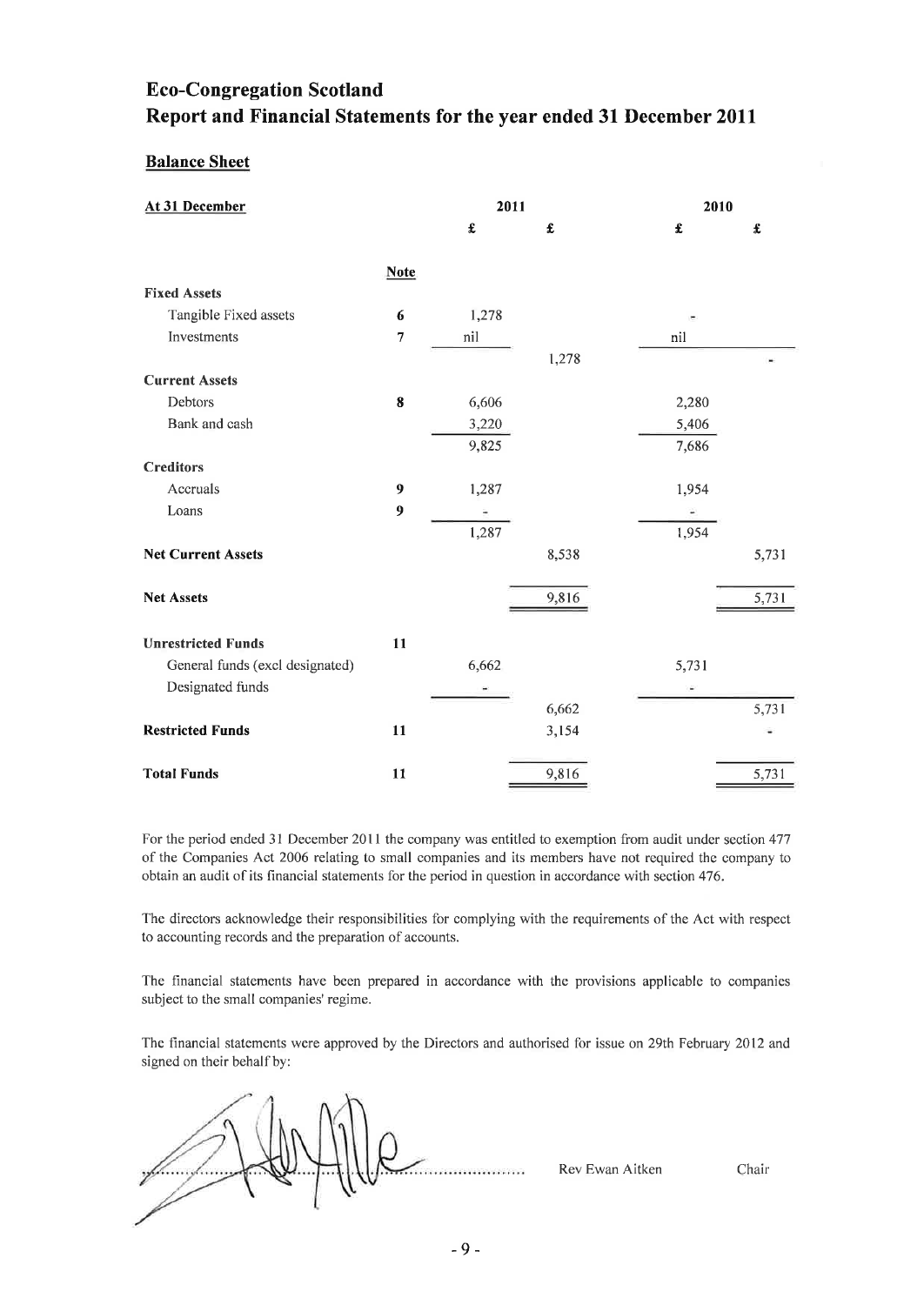### **Accounting Policies**

The principal accounting policies, which have been applied consistently in the current and preceding year in dealing with items which are considered material to the accounts, are set out below.

#### **Basis of preparation**

The accounts have been prepared in accordance with applicable accounting standards and under the historical cost convention, modified to reflect the inclusion of investments at market value, and in accordance with the Charities and Trustee Investment (Scotland) Act 2005, The Charities Accounts (Scotland) Regulations 2006 (as amended) and the Statement of Recommended Practice: Accounting and Reporting by Charities (2005).

### **Funds**

Funds are classified according to the following definitions.

Restricted funds are funds subject to specific requirements as to their use which may be declared by the donor or with their authority or created through legal processes, but still within the wider objects of the charity.

Endowment funds are funds which have been given on the condition that the original capital sum is not reduced, but the income there from is used for the purpose defined in accordance with the objects of the charity.

Unrestricted funds are expendable at the discretion of the trustees in furtherance of the objects of the charity. If parts of the unrestricted funds are earmarked at the discretion of the Directors for a particular purpose, they are designated as a separate fund. This designation has an administrative purpose only and does not legally restrict the Directors' discretion to apply the funds.

The Company has no endowment funds and no designated unrestricted funds.

#### **Incoming resources**

All donations, grants, legacies and gifts are included within incoming resources under either unrestricted or restricted funds according to the terms under which each is made and when the amount can be quantified with reasonable certainty. They are brought into the accounts at their market value to the charity. Tax recoveries for Gift Aid are recognised in the same period as the corresponding donations are received.

#### **Resources expended**

Expenditure and any interest on loans is recognised on an accruals basis as the liability is incurred.

#### **Tangible fixed assets**

Tangible fixed assets costing in excess of £400 that have a value to the Company for greater than one year are capitalised. Depreciation is provided on a straight-line basis to write off the cost or initial value, less residual value, of tangible fixed assets over their estimated useful lives:

3 years Office equipment, fixtures & fittings

#### **Investments**

The charity has no investments other than bank deposits and hence there are no realised or unrealised gains or losses.

#### **Taxation**

The Company is recognised as a charity for the purposes of applicable taxation legislation and is therefore not subject to taxation on its charitable activities. The charity is not registered for VAT and resources expended therefore include irrecoverable input VAT.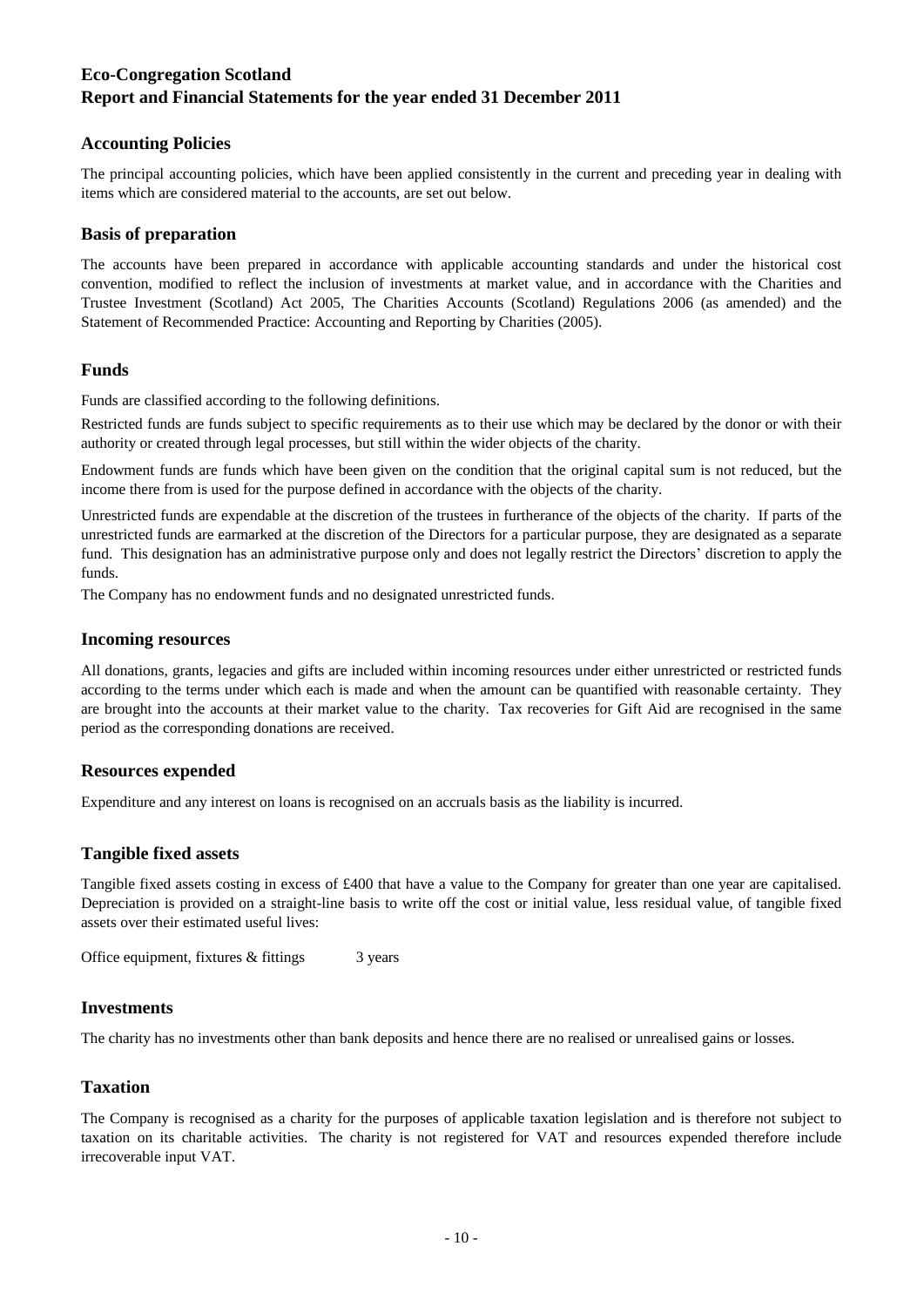|                                                       | Unrestricte<br><b>Funds</b><br>2011<br>£ | <b>Restricted</b><br><b>Funds</b><br>2011<br>£ | <b>Total</b><br>2011<br>£ | <b>Total</b><br>2010<br>£ |
|-------------------------------------------------------|------------------------------------------|------------------------------------------------|---------------------------|---------------------------|
| 1 Incoming Resources from Generated Funds             |                                          |                                                |                           |                           |
| <b>Voluntary Income</b>                               |                                          |                                                |                           |                           |
| Donations from Sponsoring & Partnership Organisations | 16,250                                   | 3,000                                          | 19,250                    | 18,000                    |
| Grants                                                | 500                                      | 39,325                                         | 39,825                    | 2,279                     |
| Other Donations & Subscriptions                       | 3,243                                    |                                                | 3,243                     | 1,141                     |
| Gift Aid Tax Recovery                                 | 224                                      |                                                | 224                       |                           |
| Donated Services (see note 4)                         | 24,000                                   |                                                | 24,000                    | 22,000                    |
|                                                       | 44,216                                   | 42,325                                         | 86,541                    | 43,420                    |
| <b>Activities for Generating Funds</b>                |                                          |                                                |                           |                           |
| <b>Fund Raising Events</b>                            |                                          |                                                |                           |                           |
| <b>Investment Income</b>                              |                                          |                                                |                           |                           |
| <b>Bank Interest</b>                                  | 5                                        |                                                | 5                         | 2                         |
| <b>Total</b>                                          | 44,221                                   | 42,325                                         | 86,546                    | 43,423                    |

Grants were receivable in respect of the period from the Scottish Government to support the delivery of the company's business development project. See also note 12.

#### **2 Resources Expended**

| <b>Costs of Generating Funds</b>              |        |        |        |        |
|-----------------------------------------------|--------|--------|--------|--------|
| Costs of Generating Voluntary Income (note 3) | 7,200  | 28,520 | 35,720 | 8,310  |
| <b>Fundraising Trading Costs</b>              |        |        |        |        |
| <b>Bank Charges</b>                           | 28     |        | 28     | 40     |
|                                               | 7,228  | 28,520 | 35,749 | 8,349  |
| <b>Charitable Activities (note 3)</b>         | 35,179 | 10,580 | 45,759 | 28,827 |
| <b>Governance Costs</b>                       |        |        |        |        |
| Legal Fees                                    |        |        |        |        |
| <b>Board Meetings</b>                         | 258    |        | 258    |        |
| Independent Examiner's Fee                    | 300    |        | 300    | 300    |
| <b>OSCR</b>                                   |        |        |        |        |
| <b>HMRC</b>                                   |        |        |        |        |
| Companies Act Compliance                      | 15     |        | 15     | 40     |
| SCVO Membership, Data Protection etc          | 210    | 70     | 280    | 175    |
| AGM & Annual Report                           |        |        |        |        |
|                                               | 783    | 70     | 853    | 515    |
| <b>Other Resources Expended</b>               | 100    |        | 100    |        |
| <b>Total</b>                                  | 43,290 | 39,170 | 82,461 | 37,691 |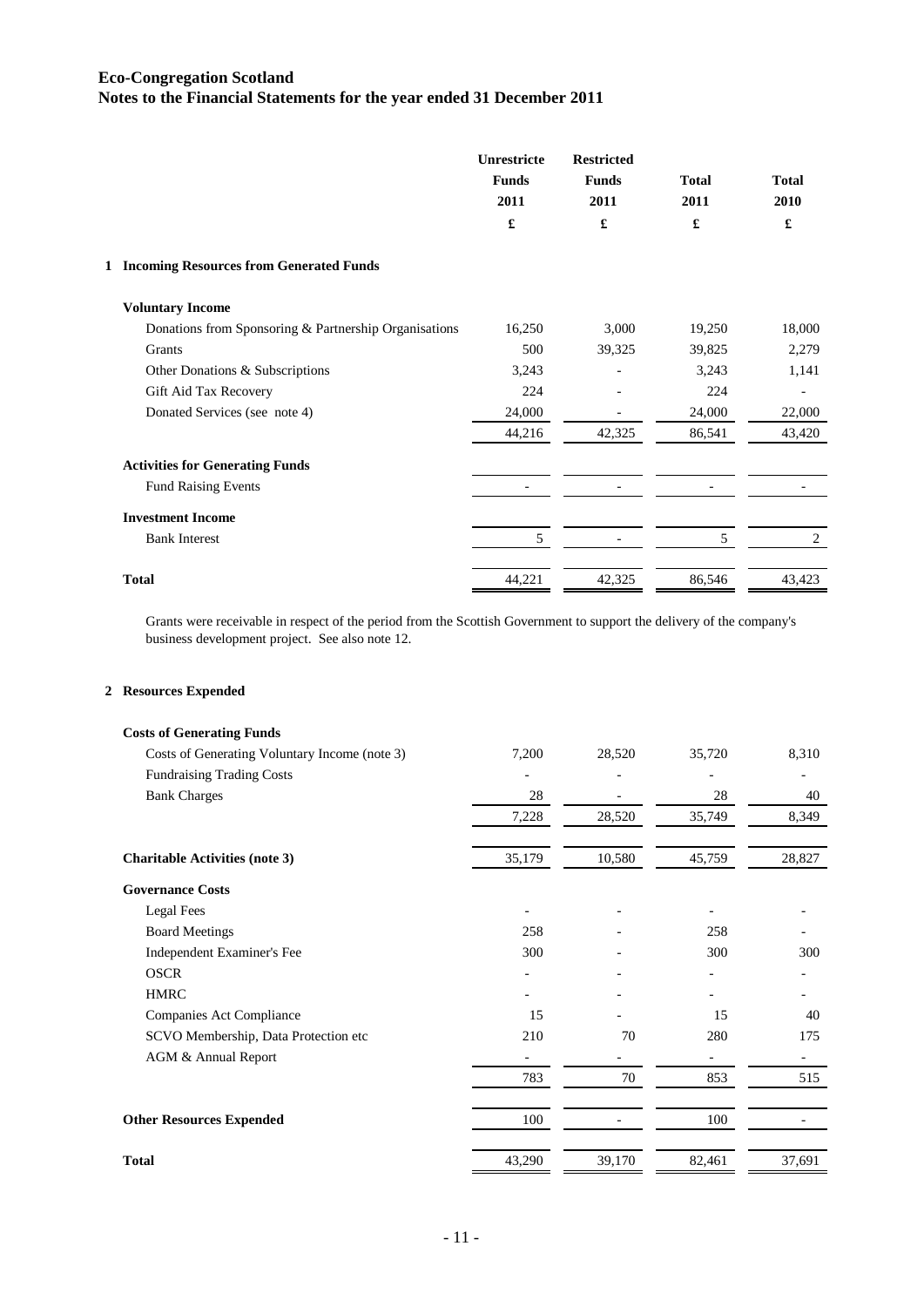|                                                               | Unrestricted             | <b>Restricted</b>        |                |                      |
|---------------------------------------------------------------|--------------------------|--------------------------|----------------|----------------------|
|                                                               | <b>Funds</b>             | <b>Funds</b>             | <b>Total</b>   | <b>Total</b>         |
|                                                               | 2011                     | 2011                     | 2011           | 2010                 |
|                                                               | $\pmb{\mathfrak{L}}$     | £                        | £              | $\pmb{\mathfrak{L}}$ |
| 3 Support Costs                                               |                          |                          |                |                      |
| <b>Administration Costs</b>                                   |                          |                          |                |                      |
| Rent                                                          |                          | 2,400                    | 2,400          |                      |
| Council Tax                                                   |                          |                          |                |                      |
| Heat, Light, Water & Cleaning                                 |                          |                          | $\frac{1}{2}$  |                      |
| Insurance                                                     | 287                      |                          | 287            | 283                  |
| Website                                                       |                          | 844                      | 844            |                      |
| Publicity                                                     |                          | 30                       | 30             |                      |
| Office supplies                                               | $\boldsymbol{7}$         | 268                      | 275            |                      |
| Telecomms                                                     |                          | 194                      | 194            |                      |
| Travel, Parking & Subsistence                                 | 183                      | 773                      | 956            |                      |
| Postage                                                       |                          | $\frac{1}{2}$            |                |                      |
| Event Expenses (excl AGM)                                     | 812                      | 258                      | 1,070          | 50                   |
| Awards                                                        | 432                      | $\overline{\phantom{a}}$ | 432            | 117                  |
| Depreciation                                                  | $\frac{1}{2}$            | 639                      | 639            |                      |
| Donated Services (see note 4)                                 | 24,000                   |                          | 24,000         | 22,000               |
|                                                               | 25,721                   | 5,405                    | 31,126         | 22,450               |
| <b>Employment Costs</b>                                       |                          |                          |                |                      |
| Net Salary                                                    |                          | 17,854                   | 17,854         | 1,088                |
| <b>Employer NIC</b>                                           |                          | 2,654                    | 2,654          | 111                  |
| <b>Employer Pension</b>                                       |                          | 2,638                    | 2,638          | 134                  |
| Employee NI, PAYE & Pension                                   |                          | 8,525                    | 8,525          | 256                  |
| Payroll Services                                              |                          | 386                      | 386            | 64                   |
| Recruitment                                                   |                          | -                        | $\blacksquare$ | 625                  |
| Training                                                      |                          | 585                      | 585            |                      |
|                                                               | $\overline{\phantom{a}}$ | 32,642                   | 32,642         | 2,279                |
| <b>Consultancy Costs</b>                                      |                          |                          |                |                      |
| <b>Consultancy Fees</b>                                       | 14,984                   | 1,016                    | 16,000         | 11,250               |
| Telecomms                                                     | 499                      |                          | 499            | 393                  |
| Travel, Parking & Subsistence                                 | 1,082                    | 38                       | 1,120          | 733                  |
| Postage                                                       | $\overline{4}$           |                          | $\overline{4}$ | 12                   |
| Printing, copying & stationery                                | 90                       | -                        | 90             | 20                   |
|                                                               | 16,658                   | 1,054                    | 17,712         | 12,407               |
| <b>Total</b>                                                  |                          |                          |                |                      |
|                                                               | 42,379                   | 39,100                   | 81,480         | 37,137               |
| <b>Attribution of Support Costs</b>                           |                          |                          |                |                      |
|                                                               |                          |                          |                |                      |
| Costs of Generating Voluntary Income<br>Charitable Activities | 7,200                    | 28,520                   | 35,720         | 8,310                |
|                                                               | 35,179                   | 10,580                   | 45,759         | 28,827               |
|                                                               | 42,379                   | 39,100                   | 81,480         | 37,137               |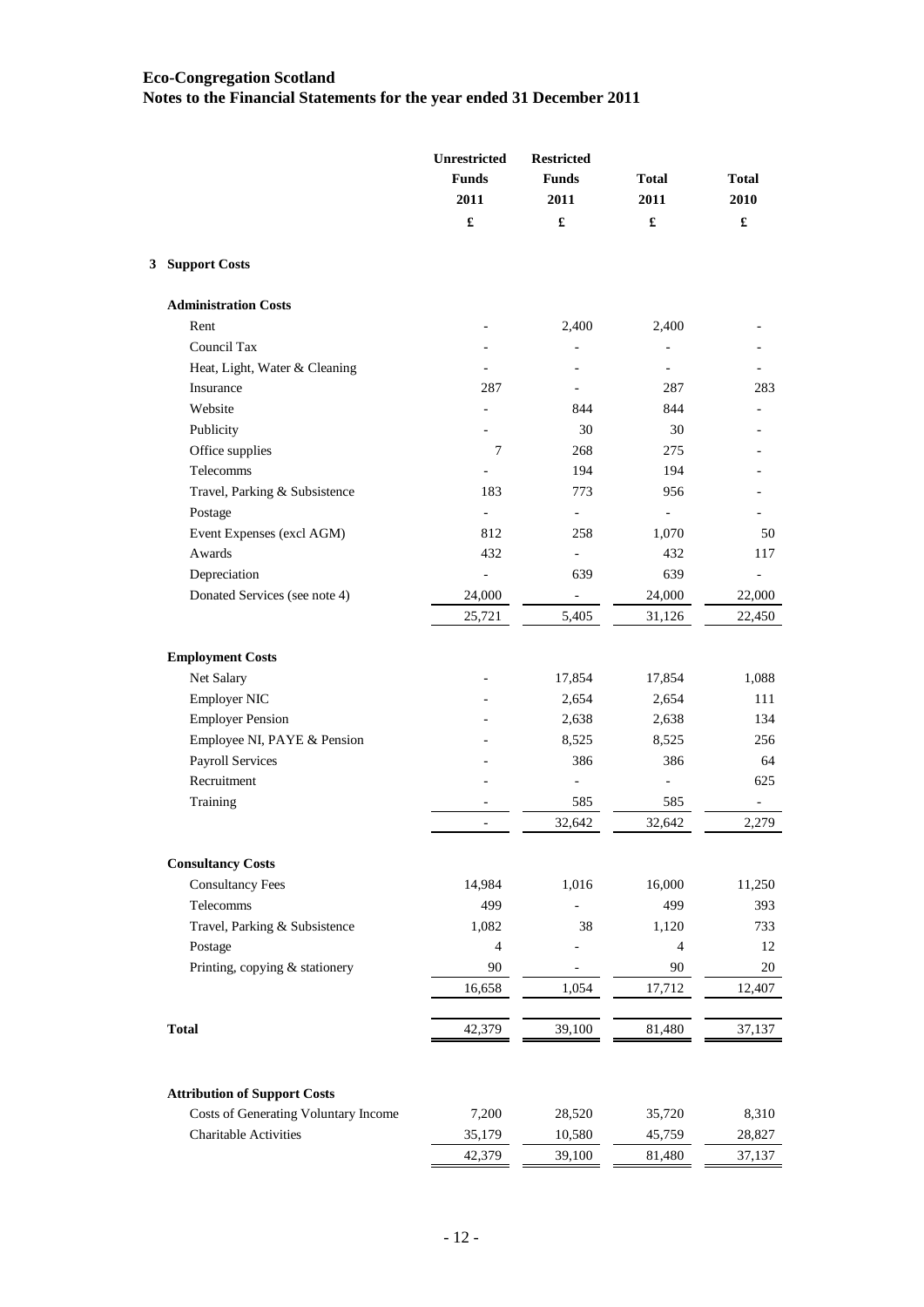| 4 Staff Costs and Numbers                | 2011   | 2010  |
|------------------------------------------|--------|-------|
|                                          | £      | £     |
| Salaries and Wages                       | 26,379 | 1,345 |
| <b>Employer Social Security Payments</b> | 2,654  | 111   |
| <b>Employer Pension Contributions</b>    | 2,638  | 134   |
| Total staff costs                        | 31,671 | 1.591 |

A full time project manager was appointed on 13 December 2010 in order to develop the business plan. This business development activity benefits from a grant from the Scottish Government. No other members of staff were employed during the period. Full time members of staff are entitled to join a defined contribution pension scheme and the company pays employer contributions if the employee makes pension contributions.

Donated Services were provided on a part-time basis by employees of The Church of Scotland. The value of these services has been assessed to be £2,000 per calendar month from February 2010 onwards. The value appears in the financial statements both as income (donated services received) and as expenditure (cost of donated services).

#### **5 Directors' Remuneration and Related Party Transactions**

No Directors received any remuneration during the year.

The following Directors were reimbursed for travel expenses incurred during the year:- Alan Werritty £64.30 (incl £29.30 for Module Redevelopment), Alison Boyes £106.80, John Butterfield £63.50 and Sheena Wurthmann £15.10. The total was £249.70 (2010 : nil).

No Director or a person related to a Director had any personal interest in any contract or transaction entered into by the Company during the year.

#### **6 Tangible Fixed Assets**

The Company holds the following tangible fixed assets. The depreciation policy is described in the Accounting Policies.

|                                   | Capital          |                  |              |
|-----------------------------------|------------------|------------------|--------------|
|                                   | <b>Buildings</b> | <b>Equipment</b> | <b>Total</b> |
| Cost                              |                  |                  |              |
| At 31 December 2010               |                  |                  |              |
| less items then fully depreciated |                  |                  |              |
| less disposals in 2011            |                  |                  |              |
|                                   |                  |                  |              |
| plus additions in year            |                  | 1,917            | 1,917        |
| At 31 December 2011               |                  | 1,917            | 1,917        |
| <b>Accumulated Depreciation</b>   |                  |                  |              |
| At 31 December 2010               |                  |                  |              |
| less items then fully depreciated |                  |                  |              |
| less disposals in 2011            |                  |                  |              |
|                                   |                  |                  |              |
| plus charge for year (see note 3) |                  | 639              | 639          |
| At 31 December 2011               |                  | 639              | 639          |
| <b>Net Book Value</b>             |                  |                  |              |
| At 31 December 2010               |                  |                  |              |
| Change in year                    |                  | 1,278            | 1,278        |
| At 31 December 2011               |                  | 1,278            | 1,278        |
|                                   |                  |                  |              |

#### **7 Investments**

The Company holds no investments nor has it acquired or disposed of any.